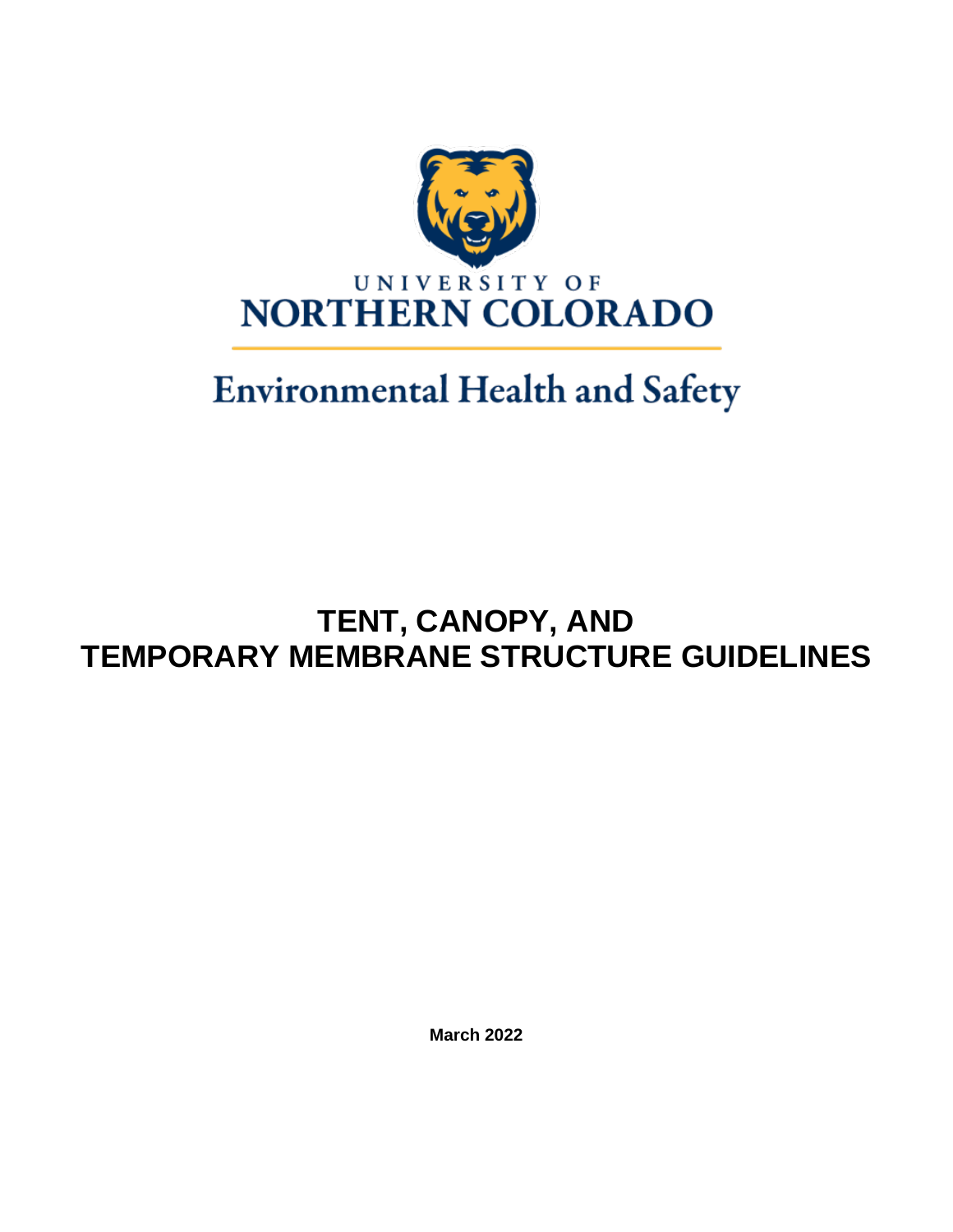

**Environmental Health and Safety** 

### **Tent, Canopy, and Temporary Membrane Structure Guidelines**

## *TABLE of CONTENTS*

- I. Purpose
- II. Definitions
- III. Permit Information
- IV. Membrane Structure Requirements
- V. Requirements

### Appendix

- A. Exit Sign
- B. No Smoking Sign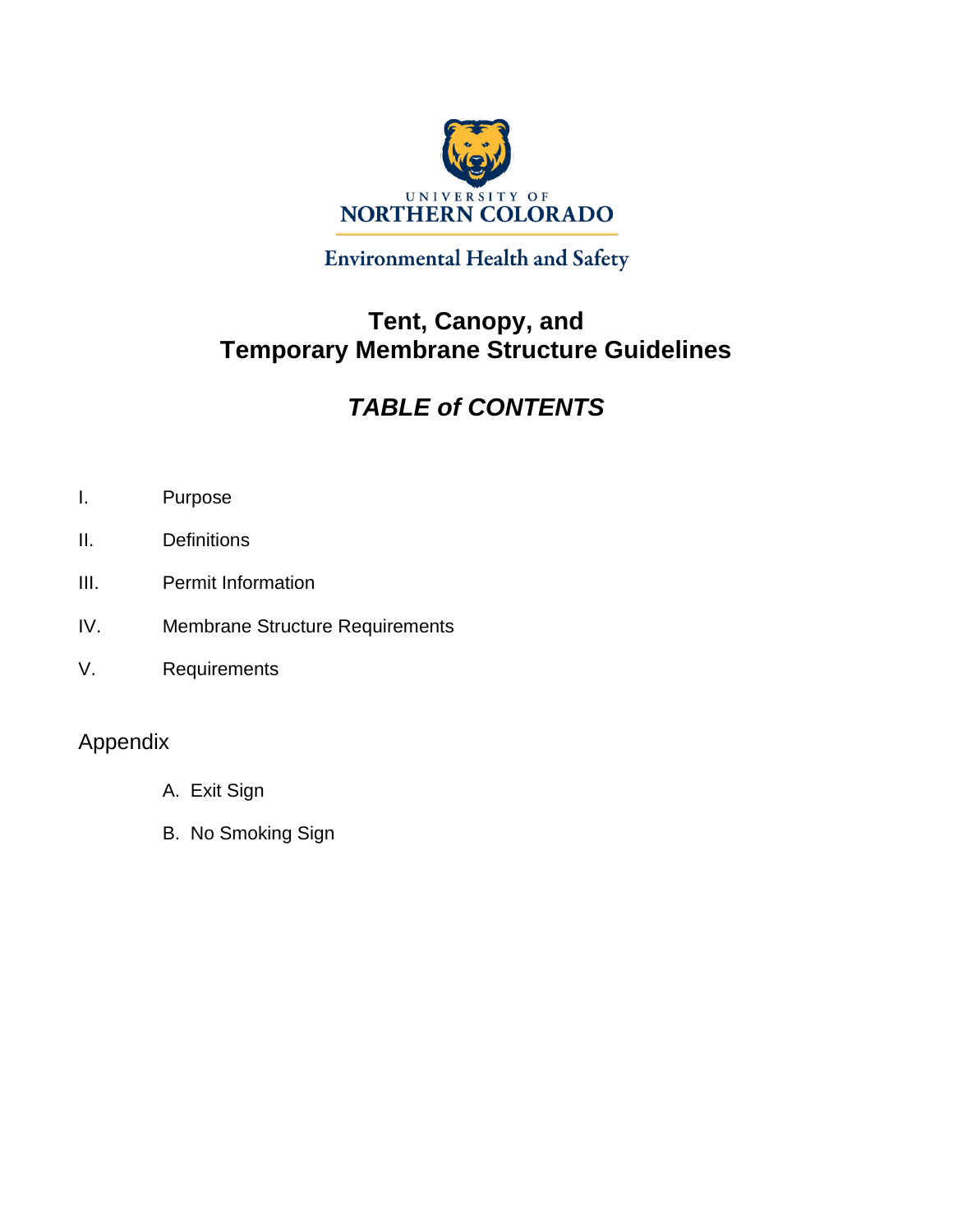

### **Environmental Health and Safety**

### **Tent, Canopy, and Temporary Membrane Structure Guidelines**

### **I. Purpose**

This document will serve as a guide to all departments who may use or rent a tent, canopy tent, or temporary membrane structure on UNC Campus. Each department is responsible for ensuring compliance with the following guidelines.

### **II. Definitions**

Tent: A structure, enclosure, or shelter, with sidewalls or drops, constructed of fabric or pliable material supported by any manner except by air or the contents that it protects.

Canopy Tent: A structure, without sidewalls or drops, constructed of fabric or pliable materials supported by any manner except by air or the contents that it protects.

Membrane Structure: An air-inflated, air-supported, cable or frame-covered structure.

Temporary Structure: Includes a tent, canopy tent, and temporary membrane structure.

#### **III. Permit Information**

Tent and temporary membrane structures having an area above 400 square feet shall obtain a permit from the Greeley Fire Department.

A Canopy Tent having an area above 700 square feet shall obtain a permit from the Greeley Fire Department.

A permit may be obtained from the Greeley Fire Department which is located at:

Greeley Fire Department Fire Prevention Bureau City Hall Annex Building 1000 10th Street, Suite 100 Greeley, Colorado 80631 (970) 350-9510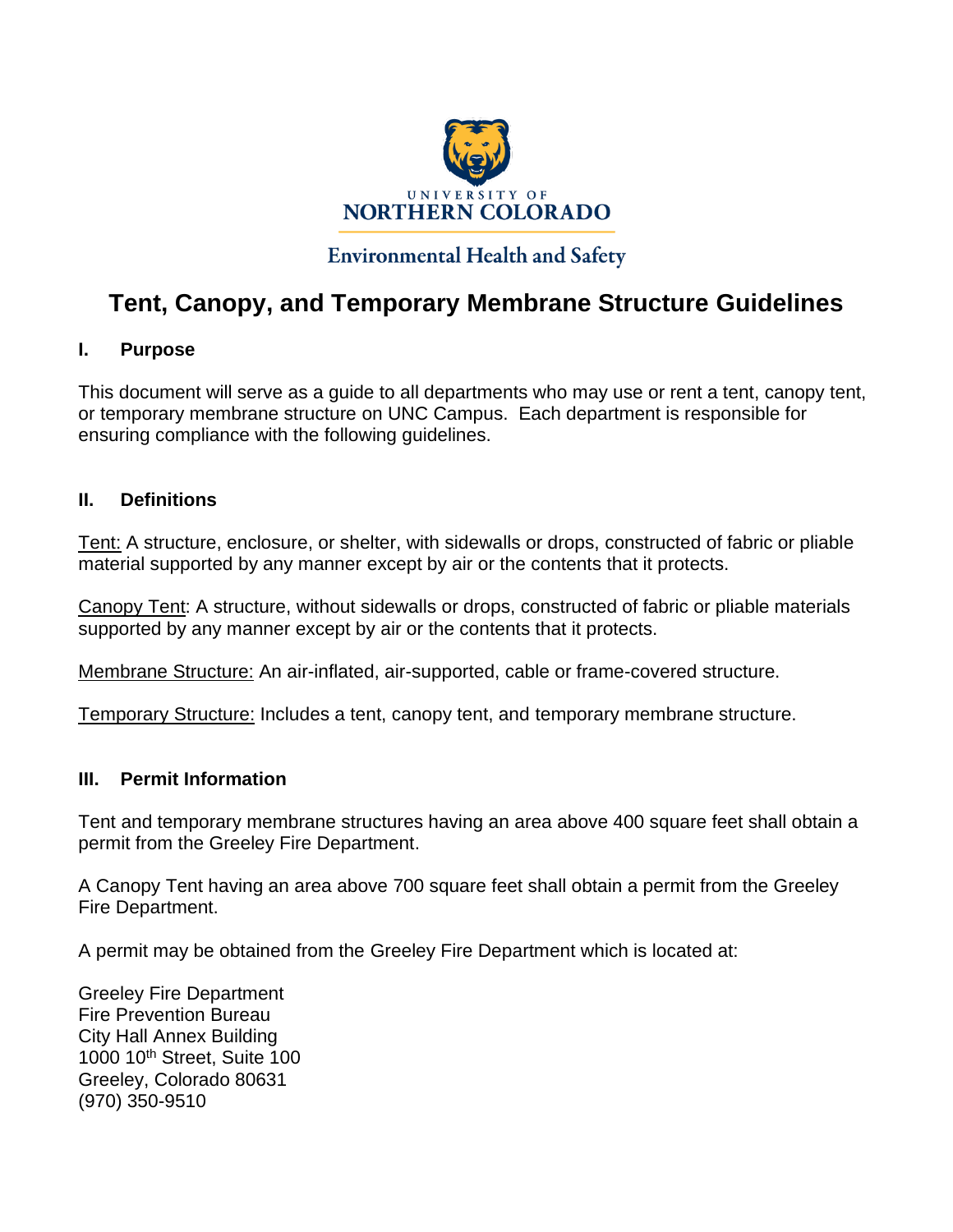There will be a \$30 fee per permit from the Greeley Fire Department.

Contracted tent and canopy companies can provide services to obtain the permit and provide permit required materials.

An inspection may be conducted by the Greeley Fire Department once the structure is set up.

### **IV. Membrane Structure Requirements**

The following are specific requirements for temporary membrane structures. Membrane structures must also follow all requirements in Section V.

- 1. An air-supported structure used as a place of assembly shall be furnished with no less than two blowers, each of which has adequate capacity to maintain full inflation pressure with normal leakage. The design of the blower shall be to provide integral limiting pressure at the design pressure specified by the manufacturer.
- 2. Places of public assembly for more than 200 persons shall be furnished with either a fully automatic auxiliary engine-generator set capable of powering one blower continuously for 4 hours, or a supplementary blower powered by an internal combustion engine which shall be automatic in operation.
- 3. Temporary membrane structures that are erected on buildings, balconies, decks, or other structures shall be regulated as permanent membrane structures and comply with International Building Code Section 3102.
- 4. Bouncy Houses must be deflated if the wind is 35MPH or greater (or the manufacture has a stricter requirement).

#### **V. Requirements**

The following are requirements for all tent, canopy, and temporary membrane structures.

- 1. **Aisle**: When seating, tables, or other obstructions exist, exit aisles shall have a minimum width of not less than 44 inches and shall be provided.
- 2. **Anchorage**: Temporary structures shall be adequately roped, braced, and anchored to withstand the elements of weather and prevent collapsing.
- 3. **Clear Area:** Permitted temporary structures shall have a separation of 20 feet from all structures and other tents.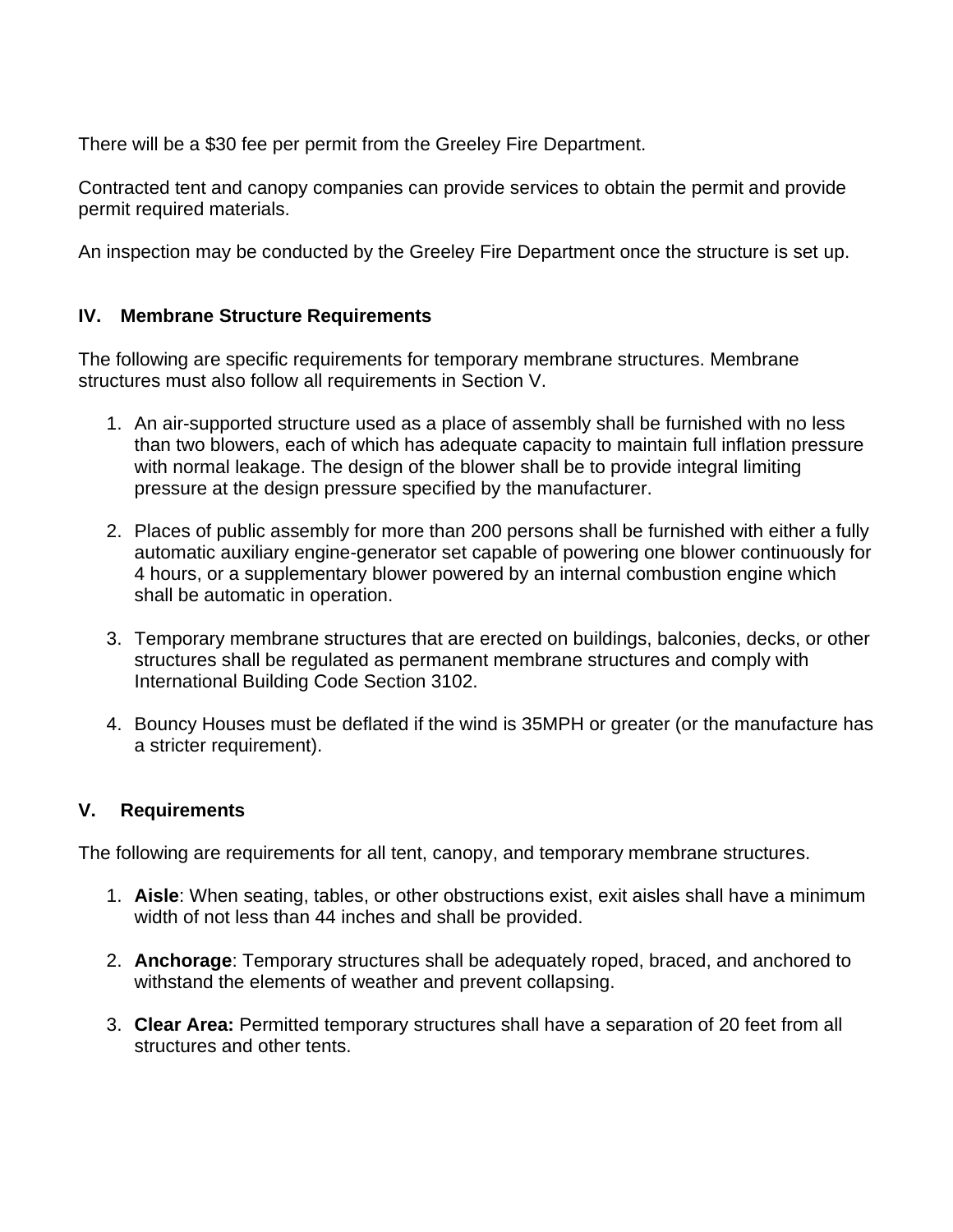Temporary structures shall not be located within 20 feet of lot lines, buildings, parked vehicles, or internal combustion engines.

- 4. **Combustible Materials**: Hay, straw, shavings, or similar combustible materials shall not be located within any temporary structure. Combustible materials shall not be permitted under stands or seats at any time.
- 5. **Combustible vegetation**: Combustible vegetation that could create a fire hazard shall be removed from a temporary structure, and areas within 30 feet of a temporary structure.
- 6. **Compressed Gas Cylinders**: Compressed Gas Cylinders must be upright and secured at all times to prevent tipping.
- 7. **Doors:** Exit doors shall swing in the direction of exit travel.
- 8. **Electrical cords**: Electrical cords must be in good condition and must be the grounded type. Electrical cords shall be properly covered at exits and in aisles to eliminate a safety (trip) hazard.
- 9. **Exit Signs**: "Exit" signs (Appendix A) shall be installed at required exit doorways and where necessary to indicate clearly the direction of egress.
- 10.**Fire Extinguisher**: A fire extinguisher is required for permitted temporary structures. One fire extinguisher is required up to 500 square feet. Add a fire extinguisher for each additional 500 square feet. All extinguishers shall have a current inspection tag. During the scheduling process, the requestor shall ask Event Planning and Scheduling Department to include the appropriate number of fire extinguishers needed.
- 11.**Fire Lane:** Temporary structure cannot be placed on fire lanes.
- 12.**Fireworks**: Fireworks shall not be used within 100 feet of a temporary structure.
- 13.**Flammable and combustible liquid**: Flammable and combustible liquids shall be stored outside in an approved manner greater than 50 feet from temporary structures.
- 14.**Generators**: Generators and other internal combustion power sources shall be separated from temporary structures by a minimum of 20 feet and shall be isolated from contact with the public by fencing or enclosure.
- 15.**Hard Surface**: When on asphalt or concrete, temporary structures must be secured by non-puncturing methods. Stakes cannot be drilled into the asphalt or concrete.
- 16.**Label:** Structures shall have a permanently affixed label bearing the identification of size and fabric or material type.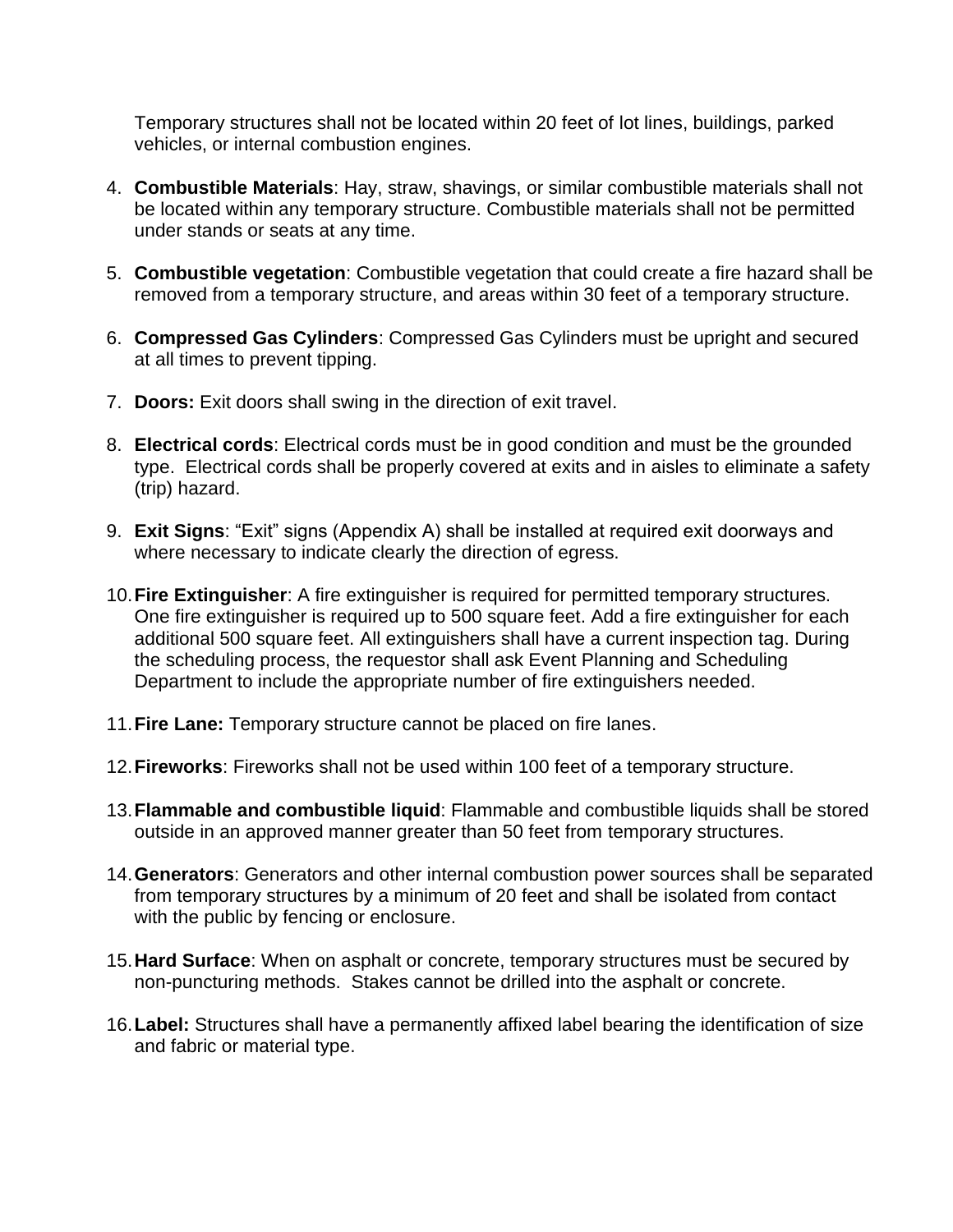- 17.**LP-Gas Containers**: Portable Liquefied Petroleum gas containers with a capacity of 500 gallons or less shall have a minimum separation between containers and temporary structures not less than 10 feet.
- 18.**Minimum number of exits:** Minimum number of exits shall be as listed on the chart below. The maximum travel distance to an exit shall be 100 feet when inside the temporary structure.

| <b>Occupancy</b><br>Load | <b>Minimum</b><br>number of<br>exits | <b>Minimum Width</b><br>of each Tent Exit<br>(inches) | <b>Minimum Width of</b><br>each Membrane<br><b>Structure Exit (inches)</b> |
|--------------------------|--------------------------------------|-------------------------------------------------------|----------------------------------------------------------------------------|
| 10 to 199                |                                      | 72                                                    | 36                                                                         |
| 200 to 499               | 3                                    | 72                                                    | 72                                                                         |
| 500 to 999               |                                      | 96                                                    | 72                                                                         |
| 1,000 to 1,999           | 5                                    | 120                                                   | 96                                                                         |
| 2,000 to 2,999           |                                      | 120                                                   | 96                                                                         |
| Over 3,000               | or more                              | 120                                                   | 96                                                                         |

No guy-wires, guy ropes, or other support members shall cross any exit at a height less than 8 feet.

- 19.**Open or Exposed Flames (Cooking Grills):** Open flames or other emitting flames, fire or heat, or any flammable or combustible liquids, gas, charcoal, or other cooking devices shall not be permitted inside or located within 20 feet of any temporary structure.
- 20.**Parking:** There shall be no parking within 20 feet of a temporary structure.
- 21.**Safety Film**: Motion pictures shall not be displayed in tents or membrane structures unless the motion picture film is a safety film.
- 22.**Smoking**: Smoking shall not be permitted within 25 feet of a temporary structure or combustible materials. "No Smoking" signs (Appendix B) shall be conspicuously posted.
- 23.**Structure Materials**: Sidewalls, drops, and tops of all tents, canopy tents, and membrane structures, used inside or outside a building, shall be treated with a flame retardant material.
- 24.**Temporary lights**: Lights strung up around the perimeter of a temporary structure shall have a protective cage around the light bulb to prevent charring or smoldering.
- 25.**Utility locates**: Utility locates are required 72 hours in advance before stakes can be penetrated the ground.
- 26.**Vehicles**: Any vehicle within a temporary structure shall have less than 5 gallons of fuel and the battery cables shall be disconnected. The location of the vehicle shall not obstruct the means of egress.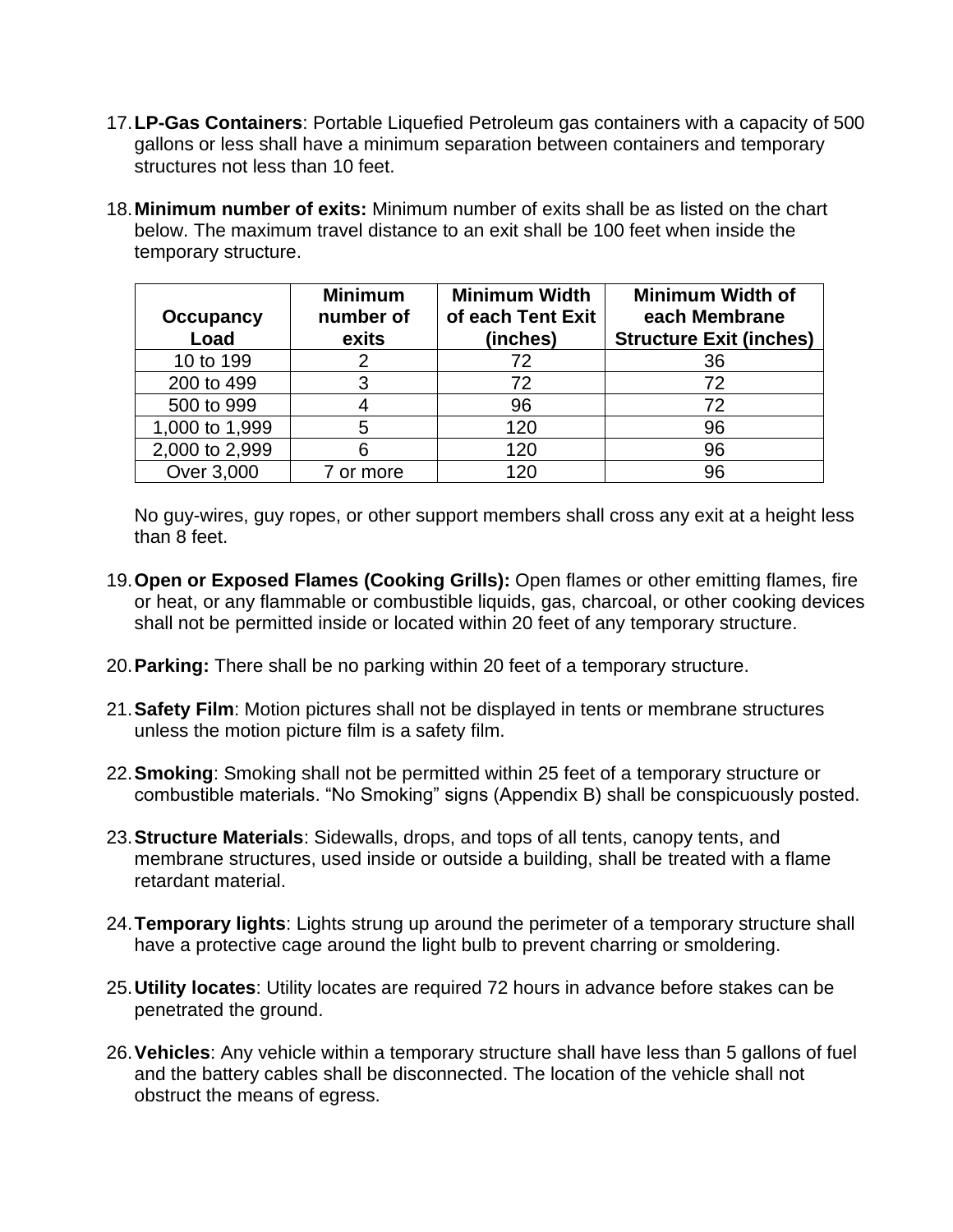